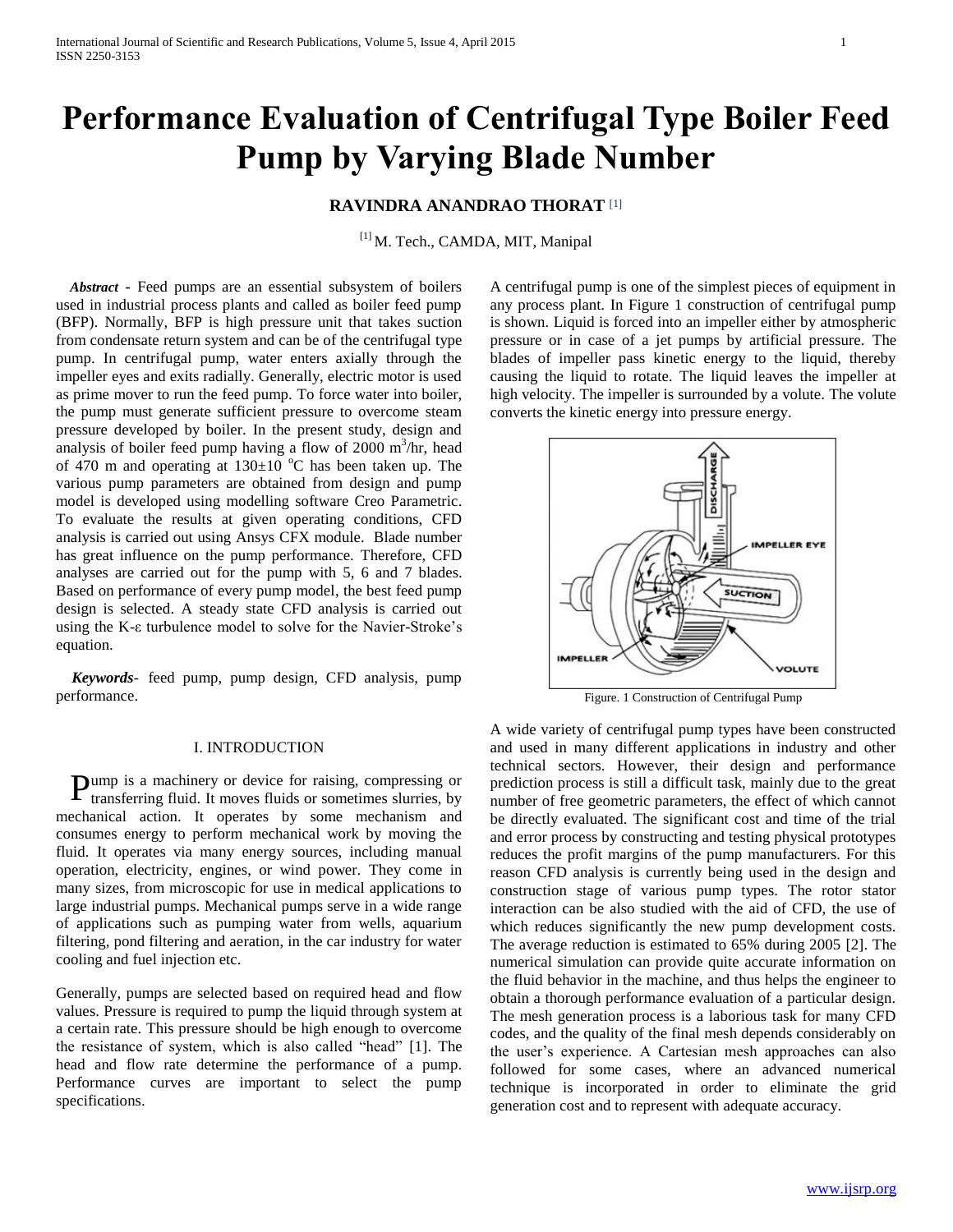In recent years the sources of energy i.e. non renewable sources are going to burn out day by day. Therefore, it is required to think about use of renewable energy sources. Nuclear power generation is one renewable energy source. Boiler is used in these types of power plants [3] and therefore, boiler feed pump has the wide scope in industry.

The plan of pump system arrangement is shown in Figure 2. The main parts of system are booster pump, gear box, motor and boiler feed pump. First of all water at high pressure and high temperature comes in the booster pump. The booster pump is directly connected to motor. The water exhausted from booster pump and comes in BFP at one side. BFP runs by the motor indirectly with reduction type of gear box in between them and apply the mechanical energy on water. This mechanical energy gets converted into the hydraulic energy with the hydraulics present in centrifugal pump. The water flows out from top side of BFP and reaches into boiler.



**Figure 2** Plan of System

The present study aims of designing a double suction centrifugal pump having capacity of 2000 m<sup>3</sup>/hr, head of 470 m operating at 120  $\degree$ C to 140  $\degree$ C and to carry out CFD analysis to evaluate its performance.

#### II. DESIGN

There is no rigorous procedure to be followed in designing a pump. Lot of approaches have been developed and, although each has a slightly different method of calculation, the broad underlying principles of all are similar. The velocity limitations and proportions are also there to which it requires to adhere; but these may be exceeded in certain instances to meet competition with regard to cost or performance. The usual design is based upon a certain desired head and capacity at which the pump is operated most of time [4].

In design of centrifugal pump, the parts to be designed are: shaft, impeller, vane, casing, and selection of bearing. To design these parts different methodologies can be obtained through literature survey. From the given conditions, the specific speed is obtained [5]. According to required head, the flow rate and from specific speed, pump of double volute, double suction and single stage type is selected. The minimum shaft diameter can be obtained by using maximum shear stress theory. Impeller and vane are designed according to methodology provided by Church [6]. To design the vane empirical relations are used. API standard [7] is used to design the volute and for bearing selection. There are

different methods for volute design, but "throat area from graph of ratio of throat velocity to impeller peripheral speed vs. specific speed" method is used to design a volute. The conversion of KE to PE is very important in pump and that can be achieved with the fine shape of volute. According to selection criterions stated in API standard [7], selection of bearing has been done. Specifications of feed pump are cited in table I,

| Table I. Specifications of Feed Pump |                              |  |
|--------------------------------------|------------------------------|--|
| Specification                        | Value                        |  |
| Head, H                              | 470 m                        |  |
| Flow Rate, Q                         | $2000 \text{ m}^3/\text{hr}$ |  |
| Speed, N                             | $4200$ rpm                   |  |
| <b>Shaft Power</b>                   | 2.87 MW                      |  |
| Temperature                          | 120 °C to 140 °C             |  |
| Pressure                             | 6 bar                        |  |
| Density                              | $1000 \text{ kg/m}^3$        |  |

The minimum shaft diameter is calculated on basis of strength using maximum shear stress theory. This theory predicts the yielding of ductile material. According to this theory, it is assumed that yield occurs when the shear stress exceeds the yield strength [8]. The factor of safety is assumed as 4.

The hub diameter,  $D_H$  shown in Figure 2 should be (5/16) to (1/2) times larger than shaft diameter [6]. From minimum shaft diameter, the different dimensions of stepped shaft have been finalized. The stepped shaft is designed on the basis of fitment of standard parts on shaft like; wear rings, throat bush, shaft sleeve, bearings and bearing housings, etc.

The dimensions obtained from shaft design are used in impeller design [9]. First diameter of suction flange and eye diameter of impeller are calculated. The velocity at suction flange,  $V_{su}$ assumed as 6 m/s. Suction flange diameter can be calculated with required flow and suction velocity. For a double suction pump, the leakage should not exceed 2%. Therefore, this leakage loss is considered in the flow evaluation. The eye diameter can be calculated as,

$$
D_0 = \sqrt{\frac{4 \times 1.02 \times Q}{\Pi \times 2 \times V_O} + D_H^2}
$$
 (1)

For impeller inlet dimensions and angle, an inlet diameter,  $D_1$  is taken same as  $D_0$ . Therefore, tangential velocity of inlet vane edge is given by,

$$
U_1 = \omega \eta = \frac{2\Pi N D_1}{60 \times 2} \tag{2}
$$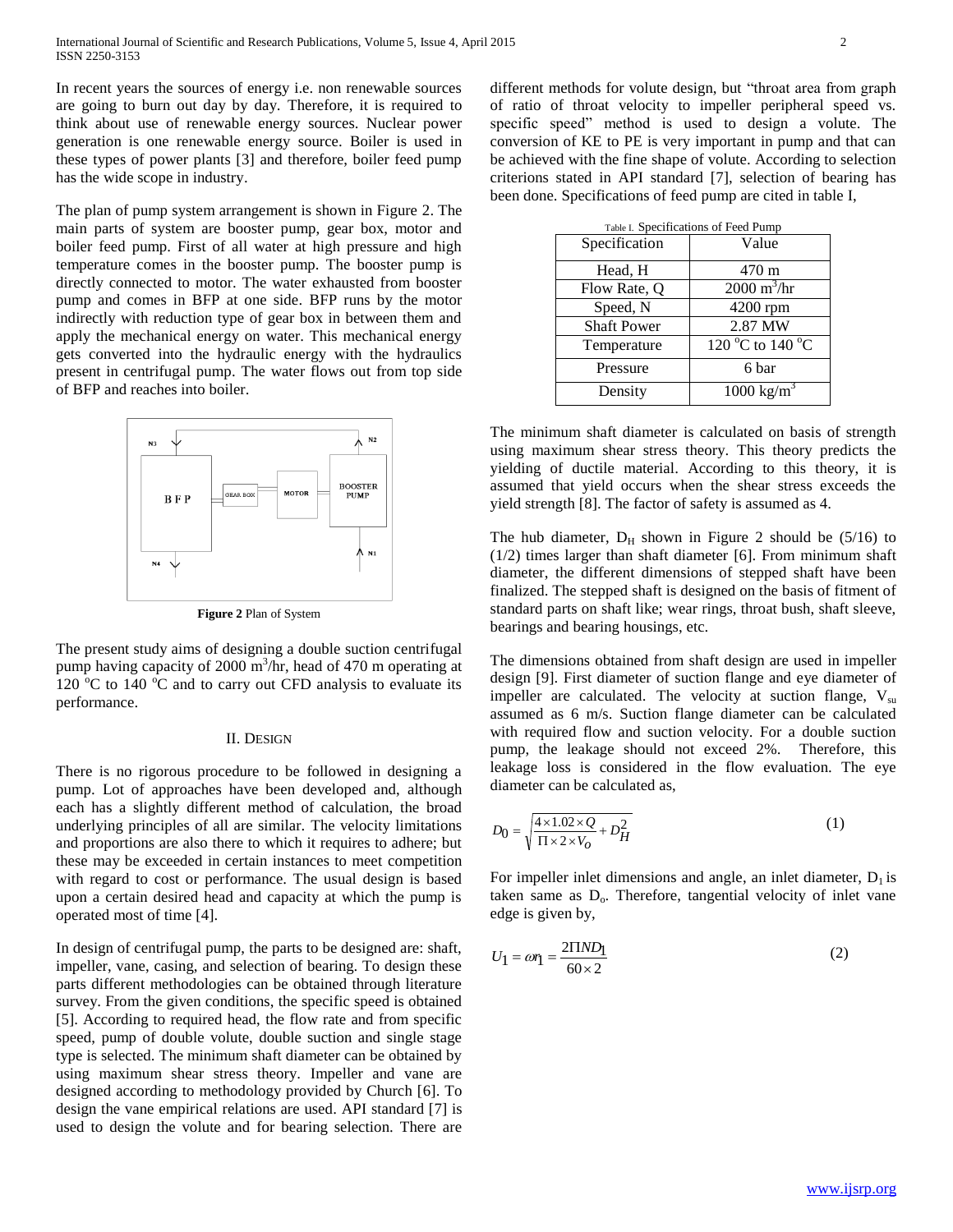

Figure. 3 Inlet Velocity Triangle

The radial velocity should be slightly higher than  $V_0$ , because a converging shape is more efficient than a divergent one. Let  $V_{r1}$ be 8 m/s. The inlet angle,  $\beta_l$  can be obtained from inlet velocity triangle as,

$$
\beta_1 = \tan^{-1} \frac{V_{r1}}{U_1} \tag{3}
$$

Usually,  $\beta_i$  is increased slightly to account for contraction of the stream as it passes the inlet edges. For better performance,  $\beta_l$ should be between  $10^0$  to  $25^0$  [6]. Therefore, from Figure 3, inlet radial velocity can be calculated as,

$$
V_{r1} = U_1 \tan \beta_1 \tag{4}
$$

The pressure head developed at the outer rim is  $H_2$ . Impeller diameter,  $D_2$  can be calculated as,

$$
D_2 = \frac{1840\sqrt{H_2}}{N} \tag{5}
$$

According to tests, the head coefficient $\Phi$  is considered to account for impeller diameter. Selecting  $\Phi = 1.01$ , therefore impeller diameter can be calculated as,

$$
D_2 = \frac{1840\Phi\sqrt{H}}{N} \tag{6}
$$

For better pump efficiency, the range for outlet vane angle is  $20^{\circ}$ to 25<sup>0</sup>, therefore  $\beta_2 = 21^0$ . The radial velocity,  $V_{r2}$  is made same as or slightly less than radial inlet velocity  $V_{r1}$  [6], therefore  $V_{r2}$  $= 11$  m/s. Tangential velocity of vane at outlet can be obtained as,

$$
U_2 = \omega r_2 = \frac{2 \Pi N D_2}{60 \times 2} \tag{7}
$$



Figure. 4 Outlet Velocity Triangle

From Figure 4, the theoretical tangential outlet velocity is,

$$
V_{\theta 2} = U_2 - \frac{V_{r2}}{\tan \beta_2} \tag{8}
$$

Circular flow coefficient,  $\eta_\theta$  should be considered in theoretical tangential velocity. Therefore, actual tangential velocity at outlet is given as,

$$
V_{\theta 2} = \eta_{\theta} \times V_{\theta 2} \tag{9}
$$

From impeller design various angles, velocities and diameters are obtained. These values can be used to evaluate the pump performance. Therefore, impeller design puts the huge importance to achieve better pump performance.

Any object made of an elastic material has a natural period of vibration. When a pump rotor or shaft rotates at any speed corresponds to its natural frequency, minor unbalance will be magnified. These speeds are called as critical speeds [10]. According to API standard 610 [7], critical speed must be 20% more than system speed. Critical speed can be calculated as,

$$
N_c = \frac{30}{\pi} \sqrt{\frac{g}{\delta_{st}}} \tag{10}
$$

The performance of the designed pump can be studied through various efficiencies. Therefore, using velocities obtained from impeller design, various efficiencies of feed pump can be calculated.

Manometric head,

$$
H_m = \frac{V_{02}'U_2}{g} \tag{11}
$$

 $Q_{\text{H}}$ 

$$
\eta_m = \frac{\rho Q g H_m}{1000 \times S.P.}
$$
 (12)

Overall efficiency, 
$$
\eta_O = \eta_{man} \times \eta_m
$$
 (13)

Centrifugal feed pump model can be developed using various dimensions obtained from pump design. The values of main pump parameter are shown in Table II.

Table II. Pump Dimensions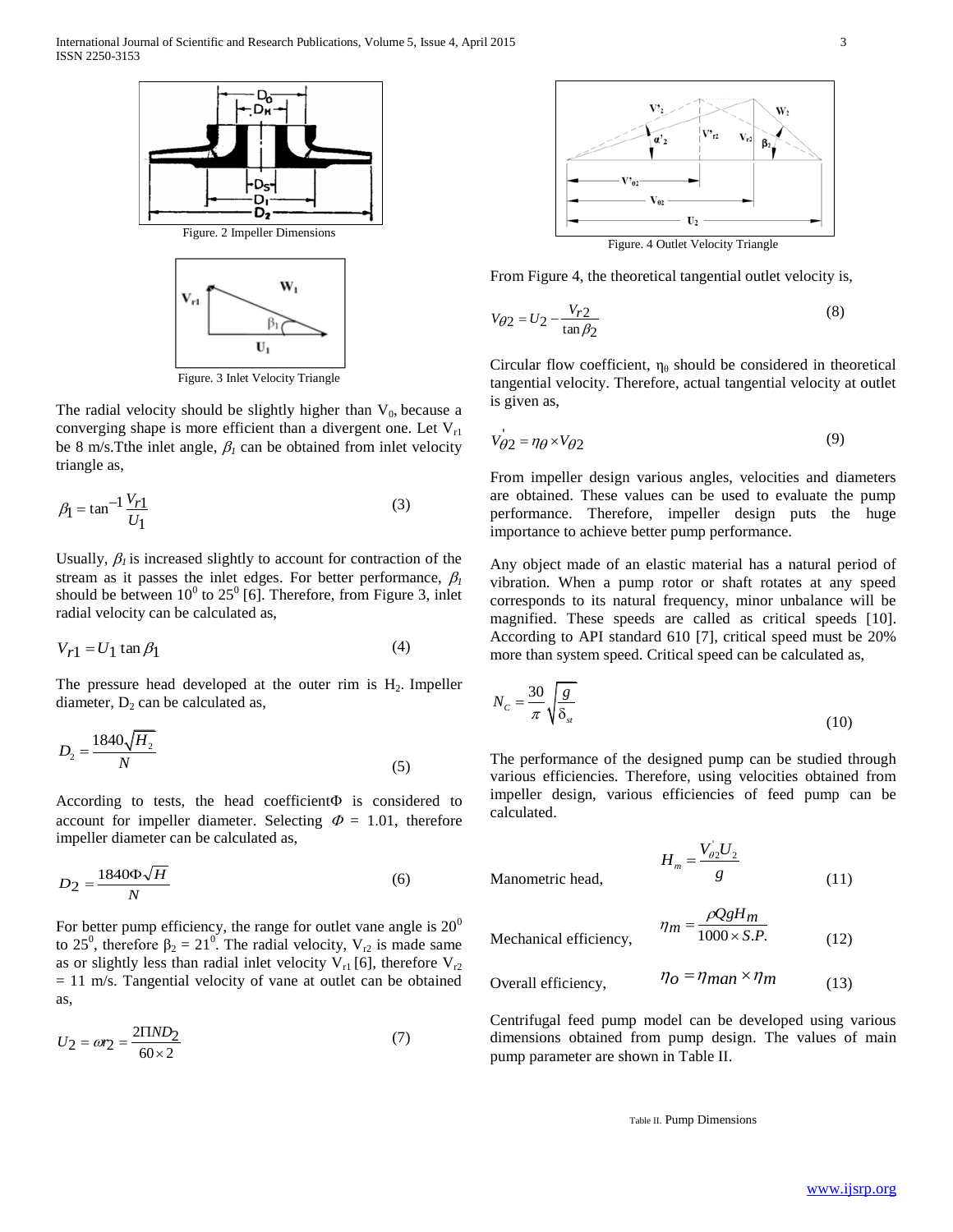International Journal of Scientific and Research Publications, Volume 5, Issue 4, April 2015 4 ISSN 2250-3153

| Parameter                                  | Value            |
|--------------------------------------------|------------------|
| Minimum Shaft Diameter, D <sub>s</sub>     | 76 mm            |
| Hub Diameter, $D_H$                        | $114 \text{ mm}$ |
| Impeller Diameter, $D_2$                   | 445 mm           |
| Inlet Vane Angle, $\beta_1$                | $11^{\circ}$     |
| <b>Actual Theoretical Tangential</b>       | $42 \text{ m/s}$ |
| Outlet Velocity, $V_{\theta 2}$            |                  |
| Outlet Tangential Velocity, U <sub>2</sub> | $98 \text{ m/s}$ |
| Critical Speed of System, N <sub>c</sub>   | 5068 rpm         |
| Overall Efficiency, $\eta_0$               | 85.77%           |

#### III. CFD ANALYSIS OF PUMP

With the rapid development of the computer technology and computational fluid dynamics (CFD), numerical simulation has become an important tool to study the flow field in pumps and predict pump performance. To achieve the better pump performance CFD analysis put a huge effort. Optimized performance can be obtained by changing any of the pump parameter [11] [12].

Design of feed pump gives the dimensions of pump parts. From those evaluated dimensions, pump model is developed with the help of modelling tool. While performing CFD analysis of pump, the inlet pressure, flow rate, temperature and angular speed are provided to CFD analysis tool and analysis has been carried out. Fluid domains are required to perform the CFD analysis of pump. The fluid model can be imported in Ansys fluid flow CFX module for CFD analysis purpose [13].

The performance characteristics head and efficiency of a pump are influenced by the blade number, which is one of the most important design parameters of pumps [14]. Therefore, changing the blade numbers, CFD analyses are carried out to study the pump performances. The best and suitable blade configuration can be opted after studying the obtained pump performances. Therefore, three different models with 5, 6 and 7 number of blades are developed and those are used for analysis purpose.

The grid generation is done using Ansys ICEM CFD software which will allow the user to generate unstructured tetrahedral non-uniform mesh. A finer mesh has generated near blade, hub and shroud region where the geometry has a larger influence on the flow and where large velocity or pressure gradients were assumed to occur. To ease the discretization process, model was separated into two domains as stationary and rotating domains. Stationary domain includes inlet domain and outlet domain. Blades, hub, shrouds are included in rotating domain. The model has rotating mesh and stationary mesh region. Therefore, interface between these two regions was simulated as multiple reference frame, MRF and stage type. Based on best practices from CFX and results obtained for these two cases, it was observed that both interfaces gave similar results. MRF type interface is selected to solve in the pump simulation.The meshed model of impeller is shown in Figure 6. The head developed by the pump can be calculated by using pressure at inlet of impeller and pressure developed at outlet.





Figure 6 Meshed Impeller

After meshing, CFX-Pre is provided with input data and boundary conditions are applied to solve the problems. At inlet of pump, inlet pressure (14 bar) and at outlet of pump, the required flow (2000 m<sup>3</sup>/hr) is provided. Density (1000 kg/m<sup>3</sup>) as material property and operating temperature (130  $^{\circ}$ C) is given to fluid domain. The rotational degree of freedom, 4200 rpm is applied to impeller. Applying these boundary conditions, the problem is solved with 1000 iterations and at the end of iterations solution is converged. The analysis results for pump with 5 blades are shown in Figure 7 and 8.



Figure 7 Velocity Streamline for 5 Blades



Figure 8 Pressure Contour for 5 Blades

Further, the analyses for a pump with 6 and 7 blades can be carried out. For analysis of a pump with 6 and 7 blades, the geometry is changed to 6 and 7 blades. The analysis procedure is similar as that for 5 numbers of blades. Therefore, following the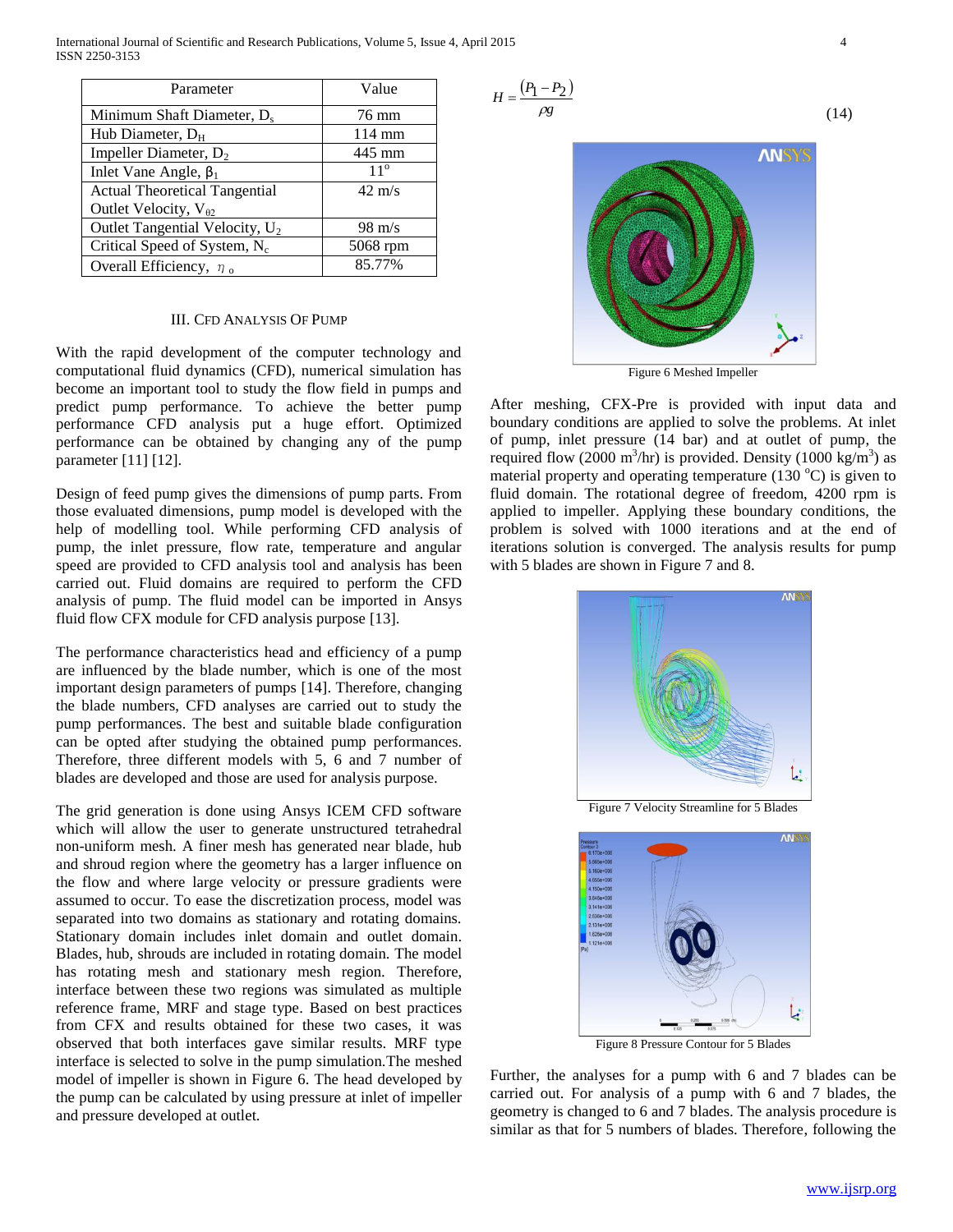same steps, the analysis results can be obtained. The input data as well as the boundary conditions are same only. Results for velocity and pressure distribution with 6 and 7 numbers of blades can be seen in Figures 9, 10, 11 and 10 respectively.



Figure 9 Velocity Streamlines for 6 Blades



Figure 10 Pressure Contour for 6 Blades

After performing CFD analysis for feed pumps with 5, 6 and 7 blades, analysis results are obtained. These results are necessary to select the best suited pump model to fulfil the requirements. Results will show the clear picture of three cases with different impeller blades.

From CFD analyses of the pump with 5, 6 and 7 blades, various results are obtained. These analysis results are compared in Table III and Figures 13 and 14. According to results obtained from the pump analyses with 5, 6 and 7 blades, it can be observed that the streamline flow of a pump with 5 blades is smoother than that with 6 and 7 blades. In case of a pump with 6 and 7 blades, the flow streamlines are mixing at outlet. From the pressure contours for a pump with 5, 6 and 7 blades, it can be observed that the pressure at inlet to impeller is reducing. If the pressure at inlet will so much low then there may be chances of cavitation in the pump. Therefore, cavitation point of view, the pump with 5 blades is at safer side.



Figure 11 Velocity Streamlines for 7 Blades



IV. RESULTS AND DISCUSSION

The value of required head is 470 m and proposed efficiency of the system is about 86%. For a pump with 5, 6 and 7 blades, the curves like flow versus head and flow versus efficiency can be plotted from evaluated CFD results. Head obtained for a pump with 5 blades is closer to the required head compare to other two blades. Efficiency obtained for 5 blades is higher than other two blades.

| Table III Results-Flow vs. Head |         |  |
|---------------------------------|---------|--|
| No. of Blades                   | Head, m |  |
|                                 | 475.17  |  |
| 6                               | 476.20  |  |
|                                 | 481.40  |  |

The limitation of space between blade and flow stream gets increased with increase in blade number. The area of low pressure region at the suction of blade inlet grows continuously. With increase of the blade number, total pressure in the region of flow grows continuously. The head of centrifugal pump grows all the time with the increase of blade numbers and total pressure too, but the change in hydraulic efficiency with variation in blade number is complex.